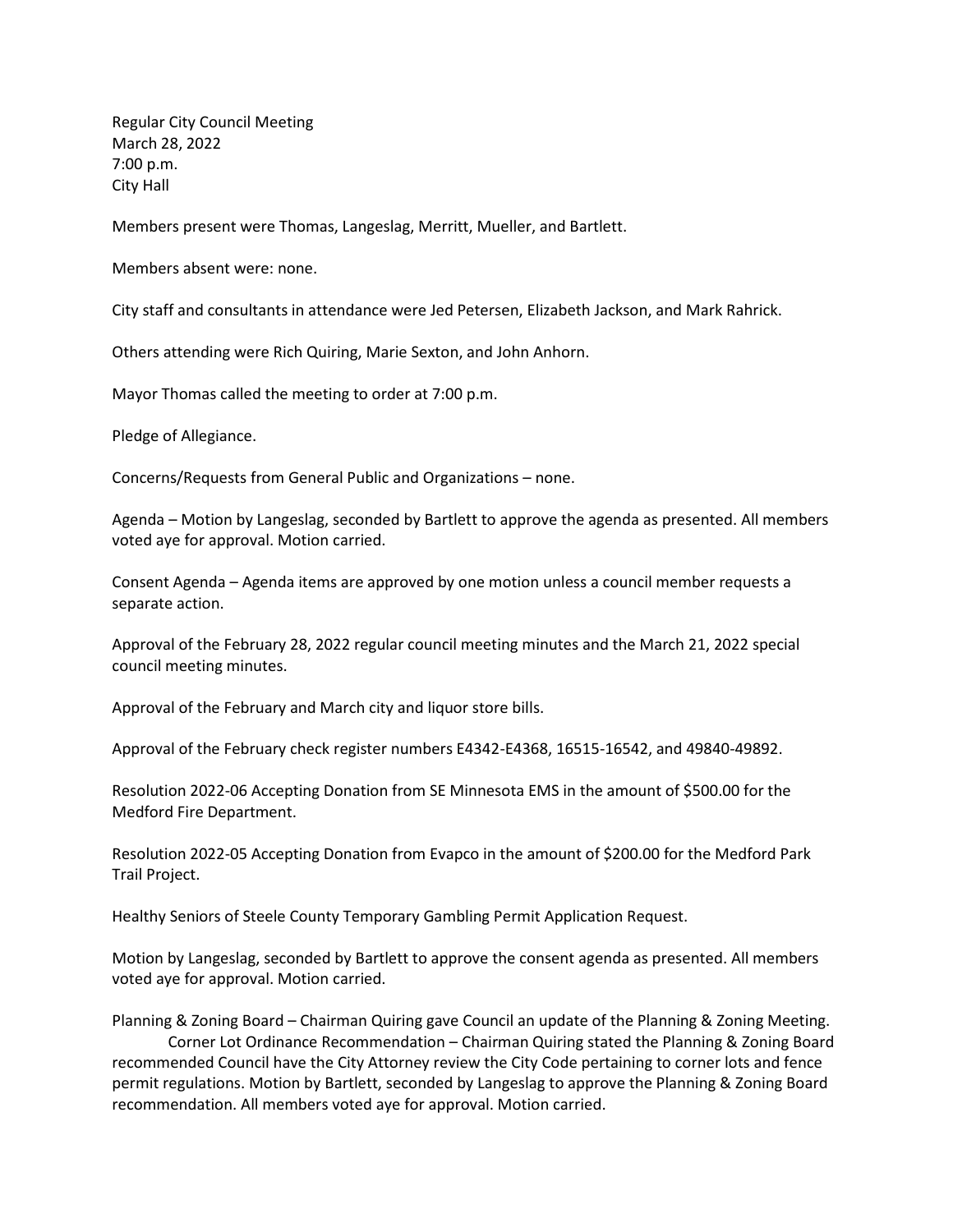EDA Board/Commissioner Report – Board did not meet.

Park & Pool Commissioner Report – Commissioner Mueller stated the Medford Park Trail project was almost complete. There was meeting with Ty Svenby about possible landscaping by the pool and tree removal in the park.

Water/Wastewater Commissioner Report – Commissioner Langeslag stated new meters were still being installed. There was a water main break that had been repaired.

Municipal Liquor Store Commissioner Report – Commissioner Bartlett stated the liquor store would have new credit card machines by the end of the week.

Streets Commissioner Report – Commissioner Merritt stated the street in the Jones addition were in terrible condition.

Capital Advisory Board – did not meet.

City Attorney – none.

City Engineer – none.

Fire Department – none.

Administrative Department –

Mayor –

Roundabouts – Mayor Thomas stated the State of Minnesota is looking at the current contract with the City and possible updates to the contract.

Administrative Director of Operations –

City Hall Summer Hours – Administrator Petersen presented a memo recommending Council approve summer hours for City Hall beginning the Friday of Memorial Day weekend. Motion by Bartlett, seconded by Merritt to approve City Hall closing on Fridays at 11:30 a.m. from Memorial Day weekend to Labor Day weekend. All members voted aye for approval. Motion carried.

Motion by Mueller, seconded by Bartlett to change City Hall hours on Mondays to be 7:00 a.m. to 5:00 p.m. year round beginning May 2, 2022. All members voted aye for approval. Motion carried.

Public Works/General Update – Administrator Petersen presented a memo giving a brief update on public works and general city activities for the previous month.

Resolution 2022-07 A Resolution to Accept the Coronavirus Local Fiscal Recovery Fund Established under the American Rescue Plan Act – motion by Thomas, seconded by Bartlett to approve Resolution 2022-07. All members voted aye for approval. Motion carried.

Seasonal Public Works Worker Wage Discussion – Council consensus was to allow the full time public works workers to handle the lawn mowing for the 2022 season.